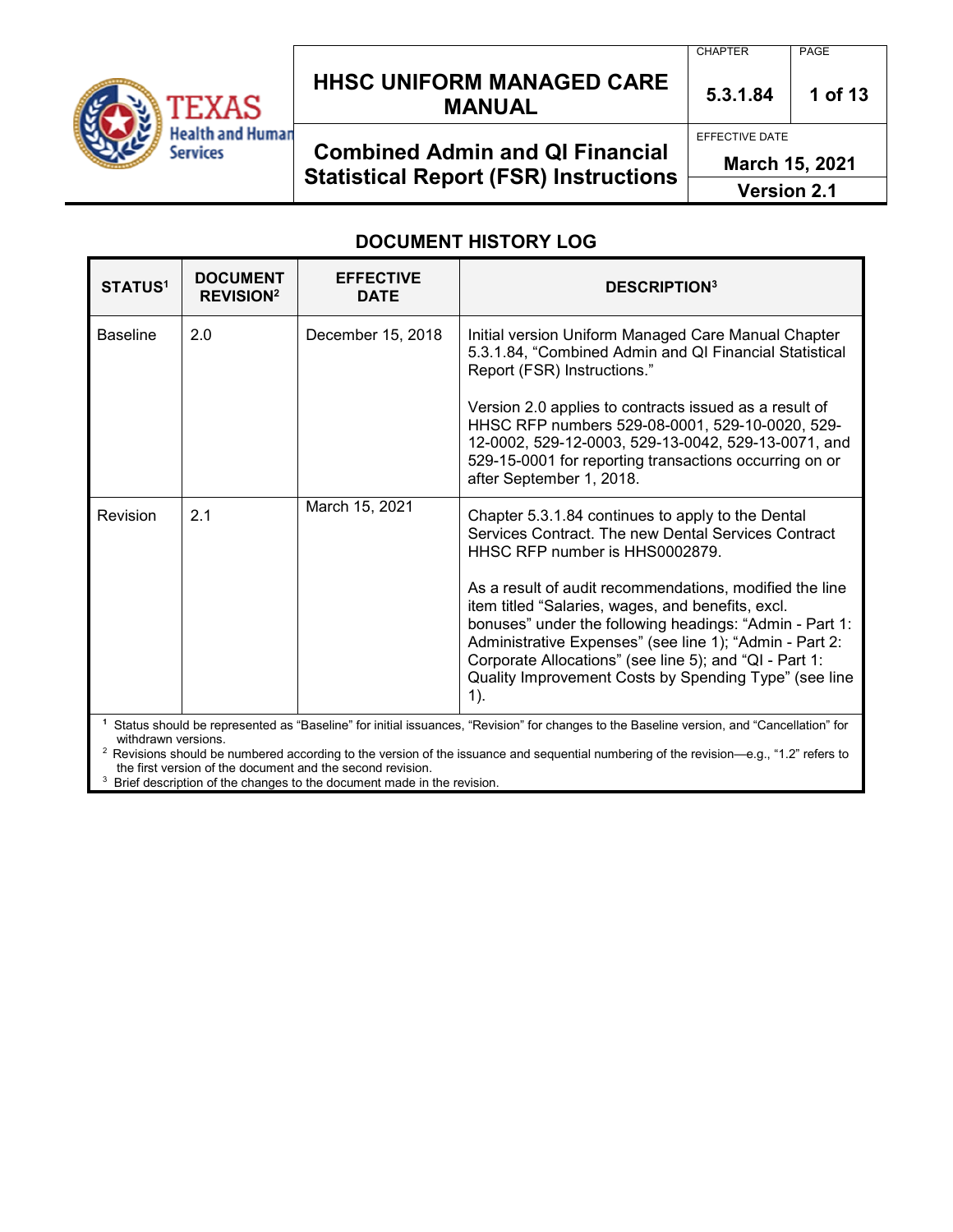**lealth and Human** 

### **HHSC UNIFORM MANAGED CARE MANUAL 5.3.1.84 <sup>2</sup> of 13**

**Combined Admin and QI Financial Statistical Report (FSR) Instructions** CHAPTER PAGE

EFFECTIVE DATE

**March 15, 2021**

### **Version 2.1**

### **Objective**

Chapter 5.3.1.84 provides instructions necessary to complete the Combined Admin and QI Financial Statistical Report (FSR) and required Data Certification Form. All entities contracting with the State of Texas to arrange for, or to provide healthcare to Members in the STAR, STAR+PLUS, CHIP, STAR Health, STAR Kids, or the Dental Program must submit an aggregate Combined Admin & QI FSR in accordance with the Contract for Services between HHSC and MCO, and in accordance with the instructions below. Please note this Chapter does not apply to the Texas Dual Eligibles Integrated Care Demonstration (Dual Demonstration) Project or administrative expenses incurred from participation in Dual Eligibles Medicare-Medicaid Plan (MMP). Do not include any MMP costs in the Combined Admin & QI FSR.

### **General**

All FSRs must be completed using the locked Microsoft Excel template provided by HHSC. Data integrity is critical to the automated compilation of the data. Do not alter the file name, sheet names, existing cell locations, or formatting of the data in the file and sheets. Do not add or delete any columns or rows. **Any deviations from the locked template will render the Combined Admin & QI FSR unreadable by the software application and therefore unacceptable to HHSC.**

All shaded data fields in the FSR represent fields where data input is required. Do not leave blanks. If there is no activity for the period, indicate by entering zero in the applicable field. In order to maintain consistency please ensure that the data input is in black. All data fields not shaded represent referenced data or calculations. All line numbers in these instructions refer to the line numbers in column A on each worksheet.

### **Cells can be linked within the template but there can be no outside links to the MCO accounting systems or other Contractor sources.**

#### **FSR Page Headers**

Header information entered on Part 1 populates header data for all the other sheets; please make sure Part 1 is entered correctly. Enter the following information on Part 1:

**MCO Name:** Select the MCO's name from the drop-down menu. **State Fiscal Year:** Select the State Fiscal Year (SFY) from the drop-down menu. **Submission Date**: Enter the month, day, and year, e.g., 6/30/2019.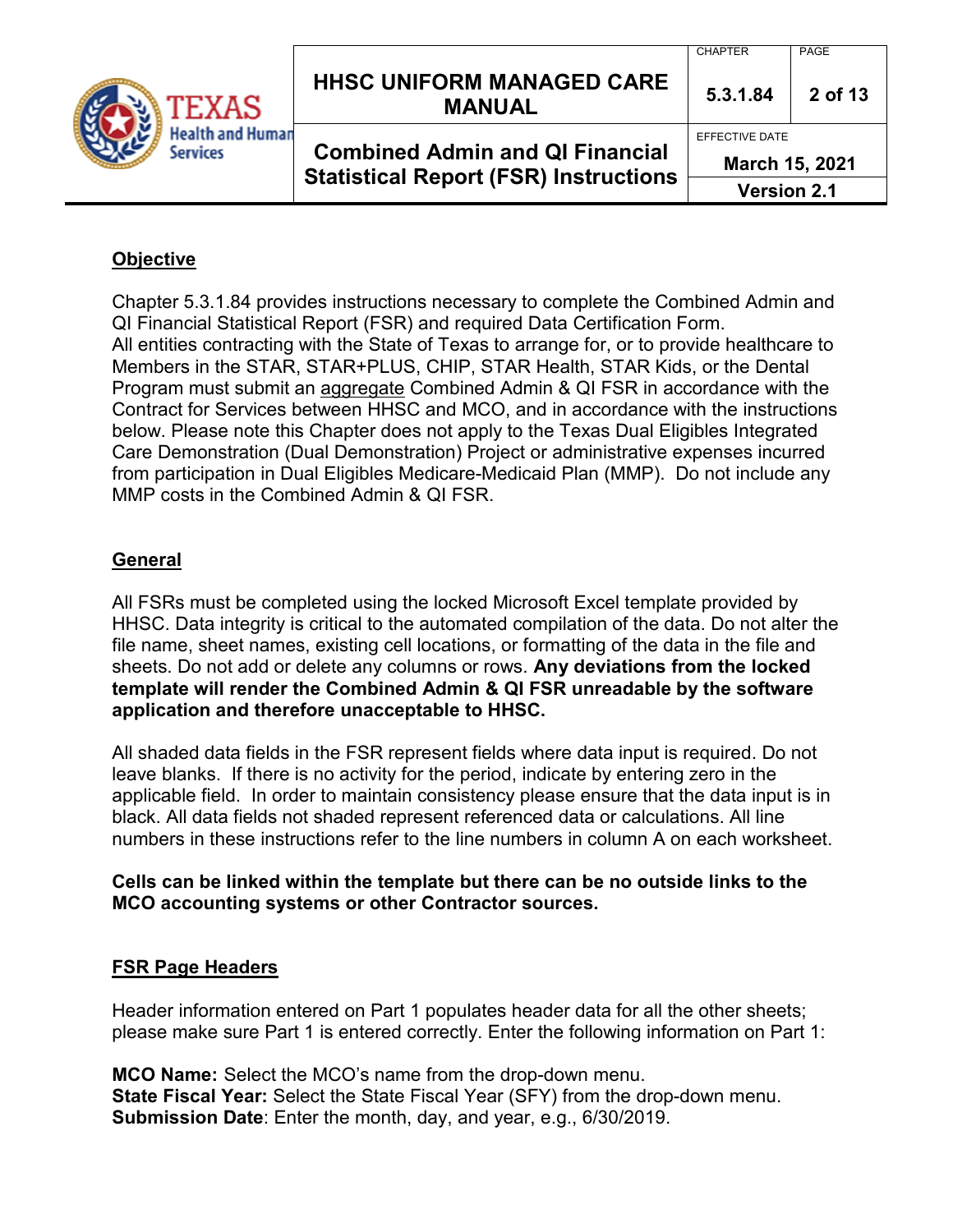**lealth and Human** 

## **HHSC UNIFORM MANAGED CARE MANUAL 5.3.1.84 <sup>3</sup> of 13**

## **Combined Admin and QI Financial Statistical Report (FSR) Instructions**

EFFECTIVE DATE

CHAPTER PAGE

**March 15, 2021**

**Version 2.1**

**Submission Type**: Select the FSR, e.g., Quarterly; Year End + 90 Days; Year End + 334 Days, etc. from the drop-down menu. **Rptg Period End Date**: Enter month, day, and year, e.g., 5/31/2019,

### **Admin - Part 1: Administrative Expenses**

See **Cost Principles for Expenses**, Chapter 6.1 of the Uniform Managed Care Manual for allowable administrative expenses. Include only administrative expenses that are directly or indirectly in support of the Texas Medicaid service delivery area operations of the MCO. For all expenses other than depreciation, include only paid administrative expenses in the Final FSR.

The following note is included on each Part of the Combined Admin & QI FSR **"Note: Unless an item is specifically stated otherwise, reporting of all amounts in the FSR is on an incurred basis (that is, reported in the period corresponding to dates the services were incurred, rather than to date paid). All prior quarters' data must be updated to reflect the most recent actuals."** 

**Enter** the appropriate amounts on the following lines.

Line 1 Salaries, wages, and benefits, excl. bonuses Enter amounts incurred as salary, wages, or benefits to employees and other staff. Include Temps, Part-time staff, and non-employee staff that are paid as independent contractors. Include payroll taxes and overtime. Also include reimbursement of employee relocation expenses, employee signon costs, employee referral costs, and professional licensing fees such as RNs and CPAs. Exclude bonuses, and the payroll taxes on bonuses.

Line 2 Bonuses Include bonuses and the payroll taxes on bonuses, and any associated gross-ups.

Line 3 Rent, Lease, or Mortgage Payment for Office Space Enter rent paid for space used by the MCO.

Line 4 Utilities (if not incl. in rent), excl. Phone/Telecom Enter payments for utility services used by the MCO.

Line 5 Phone / Telecom / Cell phones / T1 / Broadband Enter the monthly operating expense, but do not include hardware purchases.

Line 6 Equipment Lease or Rent, excl. Phone/Telecom Enter monthly operating leases or rental payments.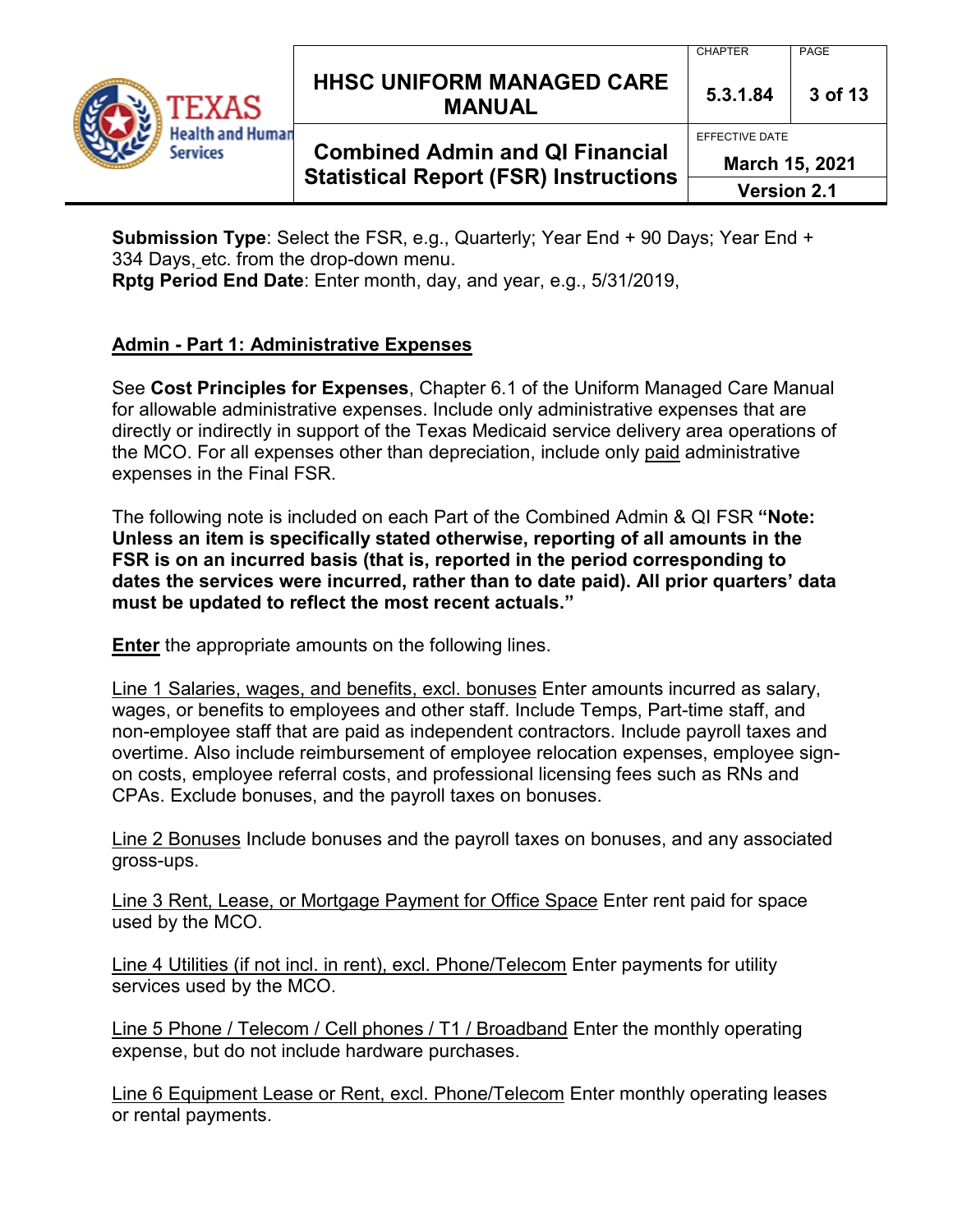

## **HHSC UNIFORM MANAGED CARE MANUAL** 5.3.1.84 4 of 13

# **Combined Admin and QI Financial Statistical Report (FSR) Instructions**

EFFECTIVE DATE

**March 15, 2021**

**Version 2.1**

Line 7 Computer Hardware/Software purch. uncapitalized Enter computer hardware and software purchases (including licenses) which by their nature or amount were not eligible for depreciation. See HHSC's Cost Principles for rules regarding capitalized items.

Line 8 Furniture, Fixtures, and other Equipment Purchased, uncapitalized Enter furniture, fixture or equipment purchases that by their nature or amount were not eligible for depreciation.

Line 9 Maintenance, Repairs, Custodial, and Security Enter expenses paid for maintenance, repairs, custodial and security services.

Line 10 Supplies, Postage, Freight, Printing Enter amounts paid for supplies, postage, freight, and printing services.

Line 11 Legal & Prof. Services, incl. External Audit, Tax, Consulting Enter the cost of professional or consulting services rendered by persons or organizations that are Members of a particular profession or possess a special skill.

Line 12 Travel Expenses Enter the direct cost for transportation, lodging, subsistence, etc. incurred by employees traveling on official business specifically related to an HHSC program.

Line 13 Marketing, PR, and Outreach (excl. Salaries) Enter paid cost of marketing, public relations, and outreach.

Line 14 Taxes (excl. income taxes & premium taxes) & Licensing Enter all applicable taxes and licensing expenses; exclude Income Taxes, Premium Taxes, and Maintenance Taxes.

Line 15 Insurance Enter paid insurance premiums; exclude reinsurance premiums.

Line 16 Depreciation & Amortization Enter applicable depreciation and amortization charges for the period.

Line 17 Other Administrative Expenses Enter all other expenses not specifically identified in the above administrative expense classifications.

Line 18 Subtotal (specified in-house services) Calculated as sum of lines 1 through 17.

Line 19 Outsourced Services (Non-Capitated Arrangements) Enter all outsourced services not paid under a capitated arrangement, e.g., Third-Party Administrator (TPA).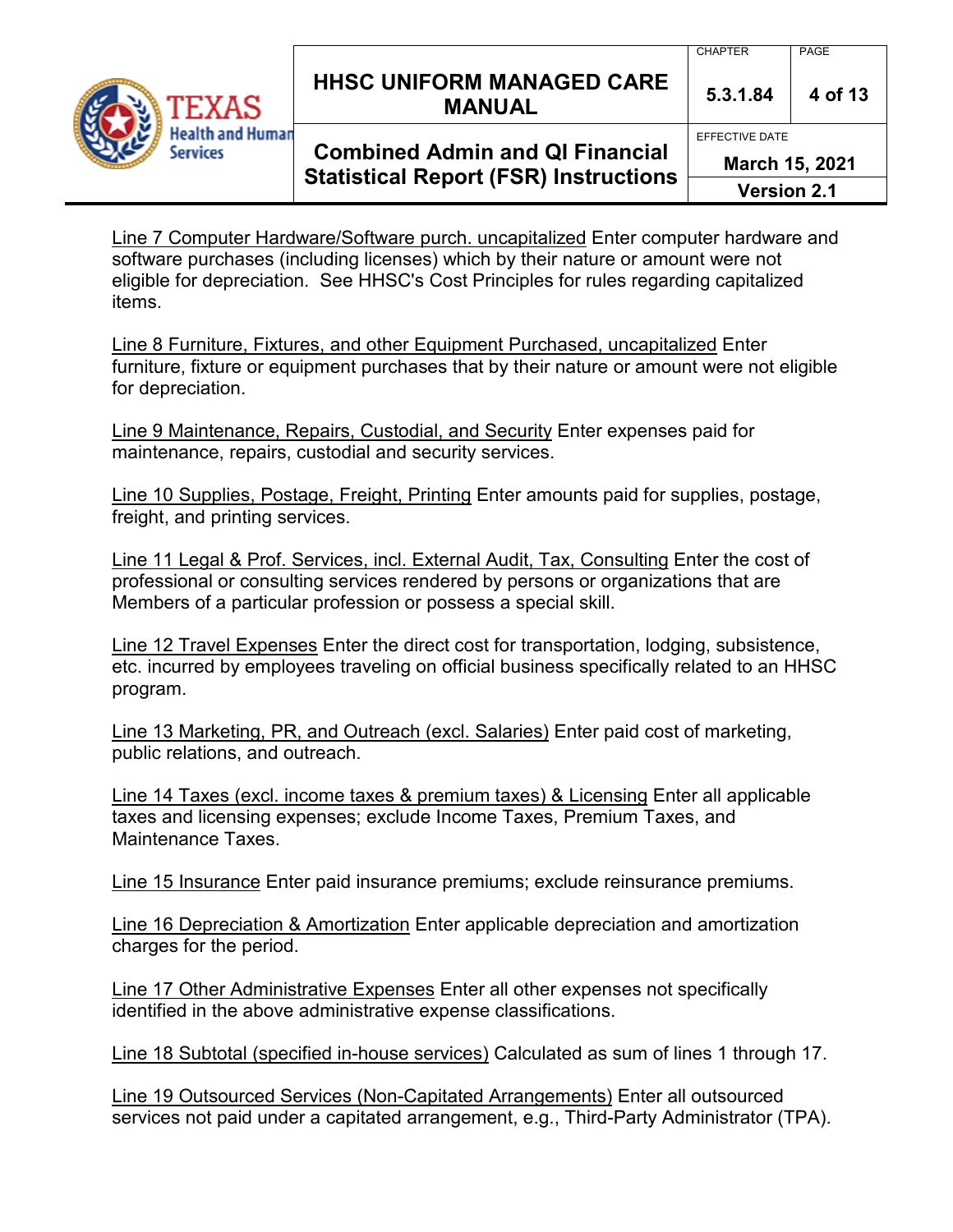

## **HHSC UNIFORM MANAGED CARE MANUAL 5.3.1.84 <sup>5</sup> of 13**

#### CHAPTER PAGE

# **Combined Admin and QI Financial Statistical Report (FSR) Instructions**

EFFECTIVE DATE

**March 15, 2021**

**Version 2.1**

Line 20 Outsourced Services (Capitated Arrangements) Enter the administrative component of the capitated subcontract in which the capitation is the funding source for paying claims for health care services performed. Example: BH, Vision

Line 21 PBM Admin Fees – Fees based on \$PMPM Enter the expenses associated with the administration of pharmacy services provided by a Pharmacy Benefit Manager (PBM) under a capitated arrangement.

Line 22 PBM Admin Fees – Fees based on transaction volume Enter the expenses associated with the administration of pharmacy services provided by a Pharmacy Benefit Manager (PBM) under a fee-based arrangement.

Line 23 PBM Fees – Other Enter the expenses associated with the administration of pharmacy services provided by a Pharmacy Benefit Manager (PBM) under an arrangement other than a \$PMPM or fee-based arrangement.

Line 24 Corporate Allocations Referenced from Admin - Part 2, Line 23.

Line 25 Total Administrative Expenses Calculated as sum of lines 18 through 24 above.

Not Included in Total Administrative Above:

Line 26 Total Administrative Value-Added Services Enter the administrative expenses paid by the MCO for healthcare services to Medicaid Members that are not covered under the HHSC Capitation nor reimbursed by HHSC. These expenses are the financial responsibility of the MCO. They are not included in Total Administrative Expenses in the FSR. The specific Value-Added Services are included in the Contract for Services between HHSC and MCO.

Line 27 Outsourced Services (Non-Capitated Arrangements) Identify each vendor included in Line 19 of this part. Include the YTD dollar amount associated with each if more than one.

Line 28 Outsourced Services (Capitated Arrangements) Identify each vendor included in Line 20 of this part. Include the YTD dollar amount associated with each if more than one.

### **Admin - Part 2: Corporate Allocations**

Line 1 Headcount of employees billed to Contractor Enter the number of employees, to the nearest full-time or half-time employee (FTE), that perform work for Texas Medicaid Programs.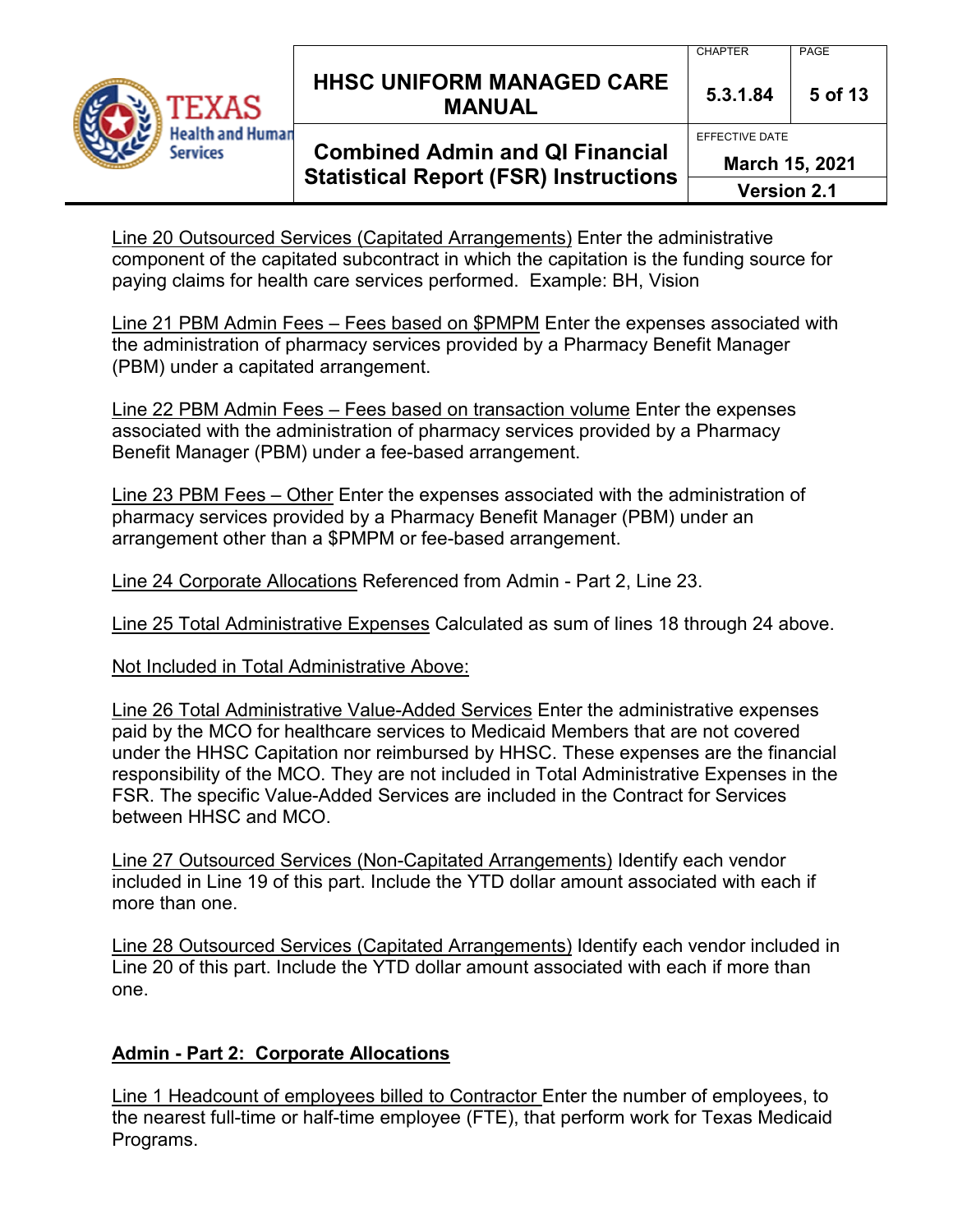

## **HHSC UNIFORM MANAGED CARE MANUAL 5.3.1.84 <sup>6</sup> of 13**

#### CHAPTER PAGE

# **Combined Admin and QI Financial Statistical Report (FSR) Instructions**

EFFECTIVE DATE

**March 15, 2021**

**Version 2.1**

Line 2 Sq. Ft. of ofc space billed to Contractor Enter the total square footage of office space billed for Texas Medicaid Programs.

Line 3 No Entry

Line 4 Items billed to Contractor by Affiliated Party or Parent:

Line 5 Salaries, wages, & benefits, excl. bonuses Enter amounts billed to the Contractor as salary, wages, or benefits to employees and other staff. Include Temps, Part-time staff, and non-employee staff that are paid as independent contractors. Include payroll taxes and overtime. Also include reimbursement of employee relocation expenses, employee sign-on costs, employee referral costs, and professional licensing fees such as RNs and CPAs. Exclude bonuses, and the payroll taxes on bonuses.

Line 6 Bonuses Enter amounts billed to the Contractor as bonuses, payroll taxes on bonuses, and any associated gross-ups.

Line 7 Rent, lease, or mortgage pmt for office space Enter amounts billed to the Contractor as rent.

Line 8 Utilities (if not included in rent), excl phone/telecom Enter amounts billed to the Contractor as utility services.

Line 9 Phone / telecom / cell phones / T1 / broadband Enter amounts billed to the Contractor as the monthly operating expense, not including any hardware purchases.

Line 10 Equipment lease or rent Enter amounts billed to the Contractor as monthly operating leases or rental payments.

Line 11 Computer hardware/software purchased, uncapitalized Enter amounts billed to the Contractor as computer hardware and software purchases (including licenses) which by their nature or amount were not eligible for depreciation. See HHSC's Cost Principles for rules regarding capitalized items.

Line 12 Furniture, fixtures, & other equip purchased, uncapitalized Enter amounts billed to the Contractor as furniture, fixture or equipment purchases that by their nature or amount were not eligible for depreciation.

Line 13 Maintenance, repairs, custodial, & security Enter amounts billed to the Contractor as maintenance, repairs, custodial and security services.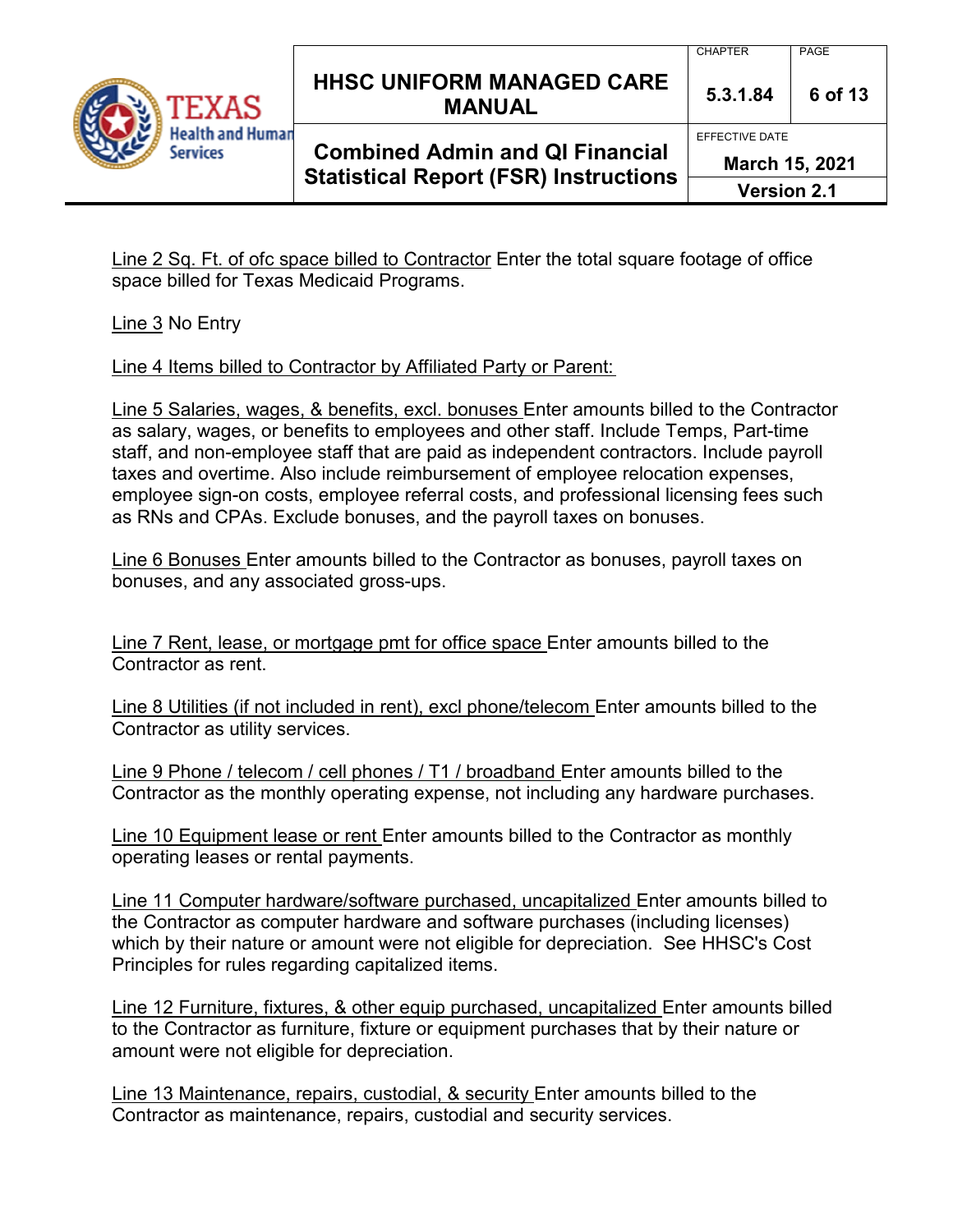

## **HHSC UNIFORM MANAGED CARE MANUAL 5.3.1.84 <sup>7</sup> of 13**

## **Combined Admin and QI Financial Statistical Report (FSR) Instructions**

EFFECTIVE DATE

**March 15, 2021**

**Version 2.1**

Line 14 Supplies, postage, freight, printing Enter amounts billed to the Contractor as supplies, postage, freight, and printing services.

Line 15 Legal & prof services, incl ext audit, tax, consult Enter amounts billed to the Contractor as professional or consulting services rendered by persons or organizations that are Members of a particular profession or possess a special skill.

Line 16 Travel expenses Enter amounts billed to the Contractor as transportation, lodging, meals, etc. incurred for employee travel.

Line 17 Marketing, PR, & Outreach (excl. salaries) Enter amounts billed to the Contractor as marketing, public relations, and outreach.

Line 18 Taxes (excluding income taxes) & Licensing Enter amounts billed to the Contractor as taxes and licensing expenses; exclude Income Taxes, Premium Taxes, and Maintenance Taxes.

Line 19 Insurance Enter amounts billed to the Contractor as insurance premiums; exclude reinsurance premiums.

Line 20 Depreciation & amortization Enter amounts billed to the Contractor as depreciation and amortization charges for the period.

Line 21 Subtotal Calculated as sum of lines 5 through 20.

Line 22 Other Expenses Enter all other amounts billed to the Contractor as allowable expenses, which are not specifically identified above.

Line 23 Total Corporate Allocations Calculated as sum of lines 21 and 22.

### **Admin - Part 3: Administrative Expenses – Distribution by Program/Member Month**

Lines 1 through 7 Administrative Expense by Program Enter the applicable amounts of administrative expenses for STAR, CHIP, STAR+PLUS, STAR Health, STAR Kids, Medicaid Dental, and CHIP Dental. Do not leave blanks.

Line 8 Total Admin Expenses (must match to Admin-Part 1 Total) Calculated as sum of lines 1 through 7.

Beneath Line 8, Row 21 contains a formula which compares the amount in Line 8 to the Total from Part 1 shown in Row 22. If the two amounts are not equal then the formula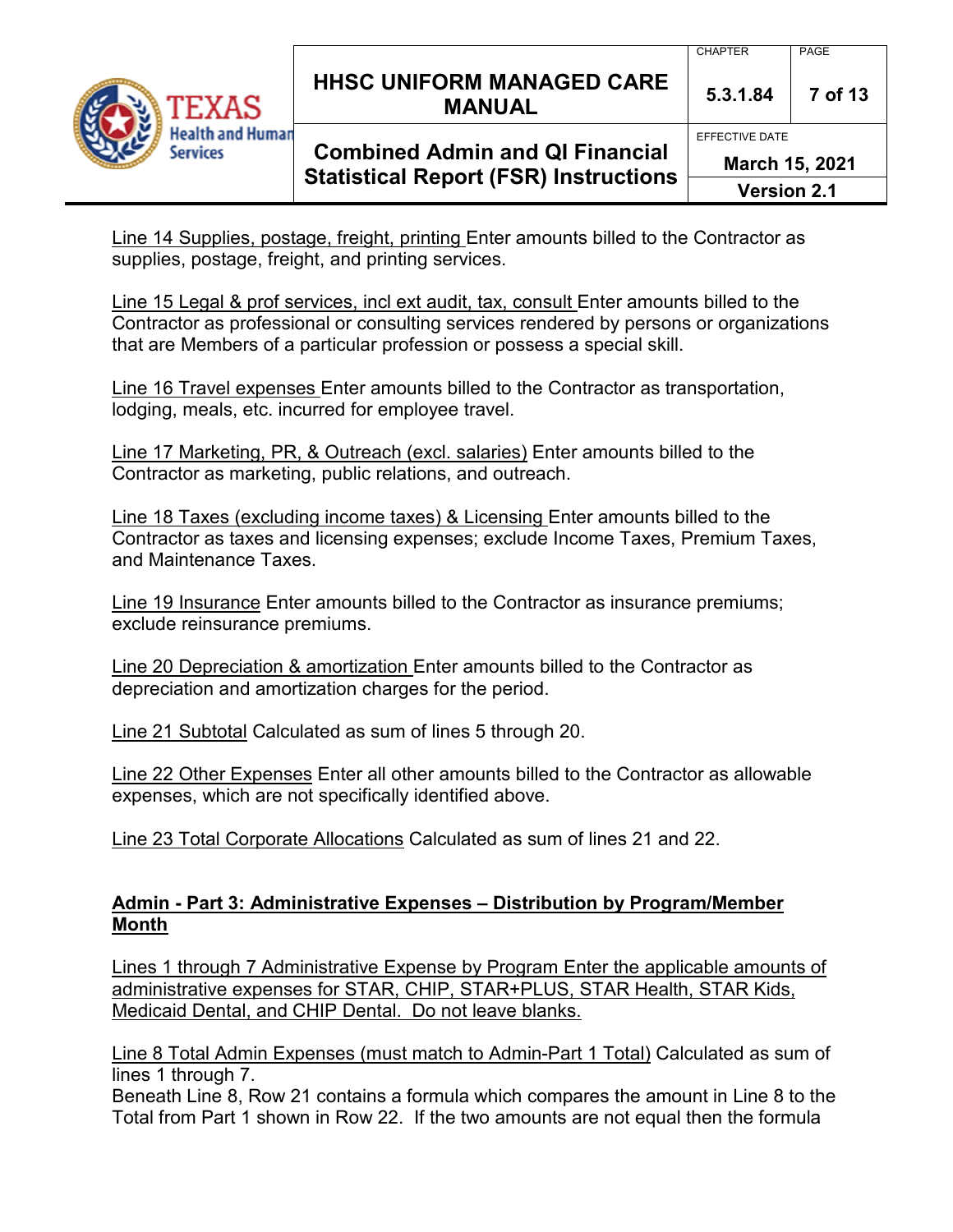

## **HHSC UNIFORM MANAGED CARE MANUAL 5.3.1.84 <sup>8</sup> of 13**

#### CHAPTER PAGE

EFFECTIVE DATE

## **Combined Admin and QI Financial Statistical Report (FSR) Instructions**

**March 15, 2021**

**Version 2.1**

will return "Doesn't match to Admin - Part1!" in the cell on Row 21 that corresponds to the period that is not equal within rounding.

Lines 9 through 15 Member Months Enter the total Member months by Program for STAR, CHIP, STAR+PLUS, STAR Health, STAR Kids, Medicaid Dental, and CHIP Dental. Do not leave blanks.

Line 16 Total Member Months Calculated as sum of lines 9 through 15.

Lines 17 through 23 Administrative Expenses per Member per Month Each cell in this matrix is calculated by dividing the corresponding Administrative Expense from Lines 1 through 7, by the applicable Member Months from Lines 9 through 15, by Program.

Line 24 Total Admin Expense per Member per Month Calculated by dividing Line 8 Total Admin Expenses by Line 16 Total Member Months.

### **Admin - Part 4: Administrative Expenses – Allocation to Programs / SDAs**

Line 1 Total Administrative Expenses Referenced from Part 1, Line 25, "Total Administrative Expenses."

Lines 2 through 8 Gross Revenues by Program per FSR Each cell in this matrix is calculated by adding amounts by Program entered as "Gross Revenues per FSR" in the matrix of Lines 11 through 42 below.

Line 9 Total Gross Revenue Calculated as the sum of Lines 2 through 8.

Line 10 Admin Cost as % of Gross Revenues Calculated as Line 1, "Total Administrative Expenses," divided by Line 9, "Total Gross Revenue."

Lines 11 through 42 Gross Revenues per FSR Select the Program/Service Delivery Area from the drop-down menu. Enter the monthly gross revenues for each program/service area.

Line 43 Total Gross Revenues Calculated as sum of lines 11 through 42 above.

Lines 44 through 75 Allocated Administrative Expenses Each cell in this matrix is calculated by multiplying Administrative Expenses by Program from Admin - Part 3, Lines 1 through 7, by the fraction of Admin - Part 4 "Gross Revenues, per FSR by Program / Service Delivery Area" in the matrix of Lines 11 through 42 divided by Total Gross Revenue by Program in the matrix of Lines 2-8.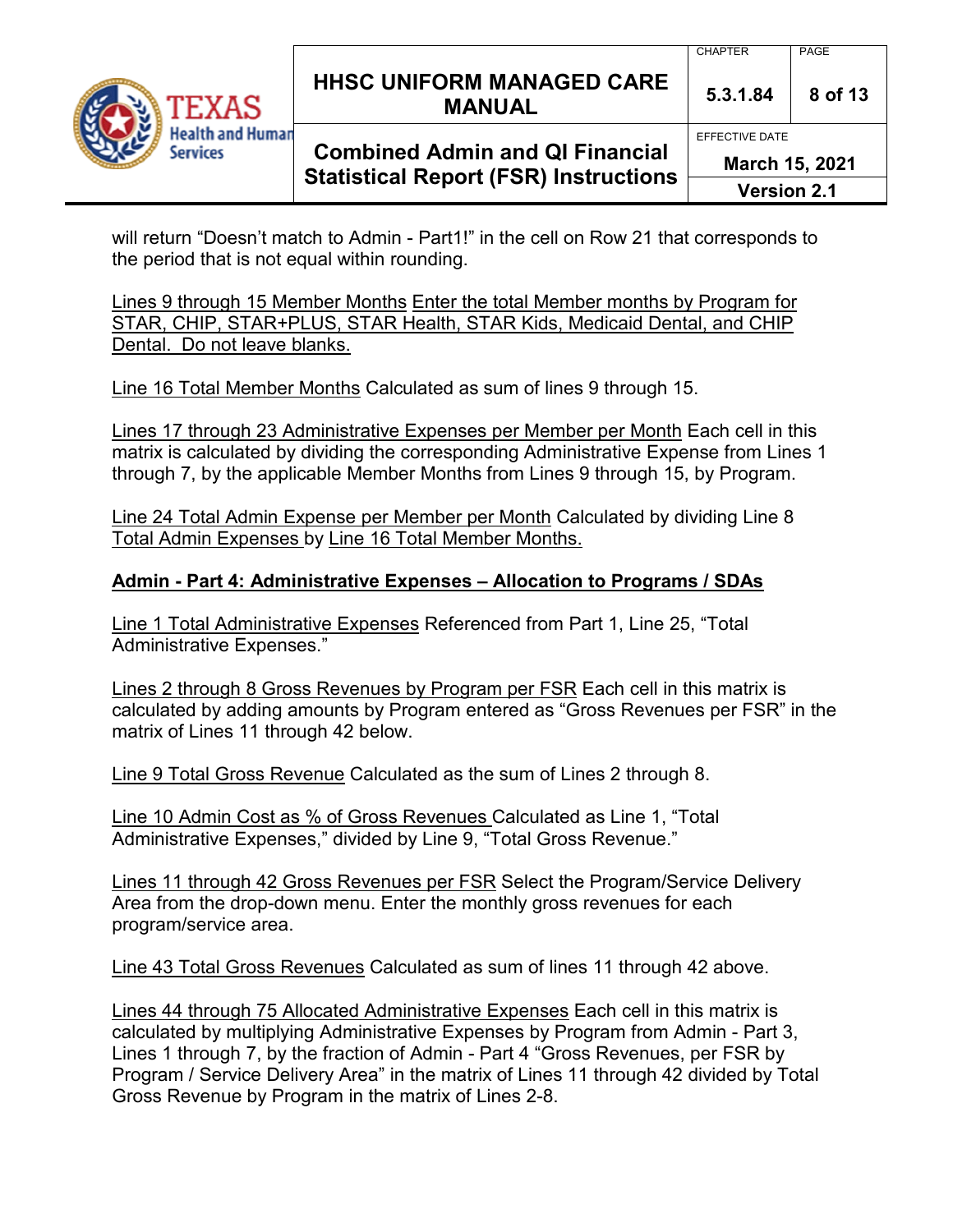

## **HHSC UNIFORM MANAGED CARE MANUAL 5.3.1.84 <sup>9</sup> of 13**

## **Combined Admin and QI Financial Statistical Report (FSR) Instructions**

CHAPTER PAGE

EFFECTIVE DATE

**March 15, 2021**

**Version 2.1**

Line 76 Total Allocated Administrative Expenses Calculated as sum of lines 44 through 75 above.

### **QI - Part 1: Quality Improvement Costs by Spending Type**

See **Cost Principles for Expenses**, Chapter 6.1 of the Uniform Managed Care Manual for allowable Quality Improvement expenses. Include only QI expenses that are directly or indirectly in support of the Texas Medicaid service delivery area operations of the MCO. For all expenses other than depreciation, include only paid QI expenses in the Final FSR.

The following note is included on each Part of the FSR **"Note: Unless an item is specifically stated otherwise, reporting of all amounts in the FSR is on an incurred basis (that is, reported in the period corresponding to dates the services were incurred, rather than to date paid). All prior quarters' data must be updated to reflect the most recent actuals."** 

**Enter** the appropriate amounts on the following lines.

Line 1 Salaries, wages, and benefits, excl. bonuses - Enter amounts incurred as salary, wages, or benefits to employees and other staff. Include Temps, Part-time staff, and non-employee staff that are paid as independent contractors. Include payroll taxes and overtime. Also include reimbursement of employee relocation expenses, employee signon costs, employee referral costs, and professional licensing fees such as RNs and CPAs. Exclude bonuses, and the payroll taxes on bonuses.

Line 2 Bonuses - Enter bonuses and the payroll taxes on bonuses, and any associated gross-ups.

Line 3 Rent, Lease, or Mortgage Payment for Office Space - Enter rent paid for space used by the MCO.

Line 4 Utilities (if not incl. in rent), excl. Phone/Telecom - Enter payments for utility services used in support of QI activities.

Line 5 Furniture, Fixtures, and other Equipment Purchased, un-capitalized. - Enter furniture, fixture or equipment purchases that by their nature or amount were not eligible for depreciation.

Line 6 Supplies, Postage, Freight, and Printing - Enter amounts paid for supplies, postage, freight, and printing services.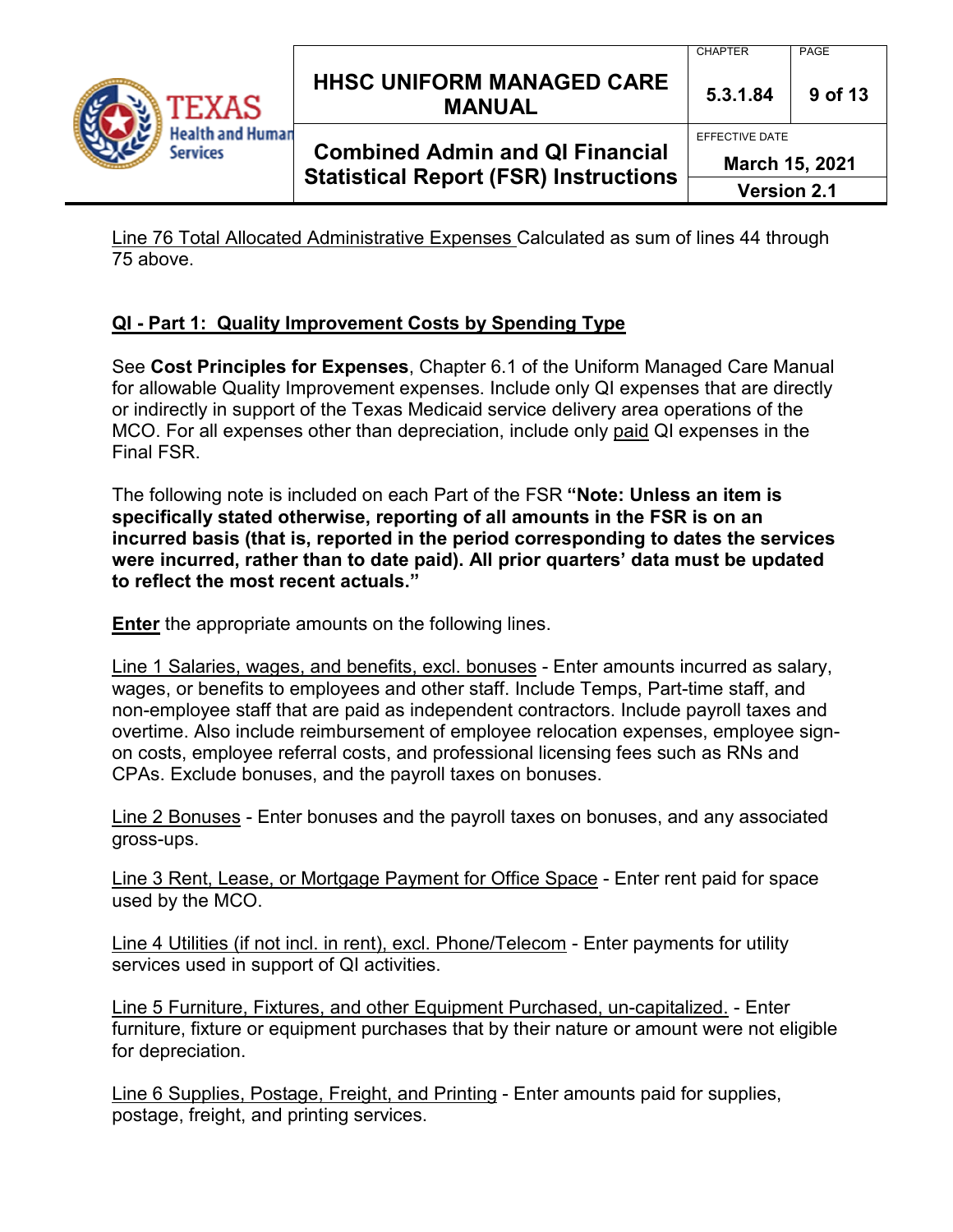

## **HHSC UNIFORM MANAGED CARE MANUAL 5.3.1.84 <sup>10</sup> of 13**

## **Combined Admin and QI Financial Statistical Report (FSR) Instructions**

CHAPTER PAGE

EFFECTIVE DATE

**March 15, 2021**

**Version 2.1**

Line 7 Maintenance, Repairs, Custodial, and Security - Enter expenses paid for maintenance, repairs, custodial and security services.

Line 8 Professional Services - Enter the cost of professional or consulting services rendered by persons or organizations that are Members of a particular profession or possess a special skill.

Line 9 Computer hardware/Software purchased, uncapitalized. - Enter computer hardware and software purchases (including licenses) which by their nature or amount were not eligible for depreciation. See HHSC's Cost Principles for rules regarding capitalized items.

Line 10 Phone/telecom/cell phones/T1 Broadband - Enter the monthly operating expense, but do not include hardware purchases.

Line 11 Equipment Lease or Rent, excluding Phone/Telecom - Enter cost of rentals or leases related to equipment used in support of QI activities.

Line 12 Membership Dues - Enter amounts paid for staff actively involved in QI activities.

Line 13 Outreach (excl. Salaries) - Enter paid cost of outreach activities.

Line 14 Application Fees - Enter cost of any applications to organizations or entities that are required to maintain qualifications or certifications related to the QI function.

Line 15 Inspection/Evaluation fees - Enter amounts paid for inspections of facilities or evaluations of QI processes/procedures.

Line 16 Data Collection Expenses - Enter the cost of collecting data to support internal or external reporting requirements.

Line 17 Outsourced Services - Enter cost of all outsourced/contracted QI activities which are not accounted for elsewhere on the FSR. This can include QI data gathering and analysis).

Line 18 Data Analysis Expenses - Enter non-payroll costs associated with analysis of QI data.

Line 19 Reporting Expenses (Printing, Distribution, and Publication) - Enter non-payroll cost of generating required reports.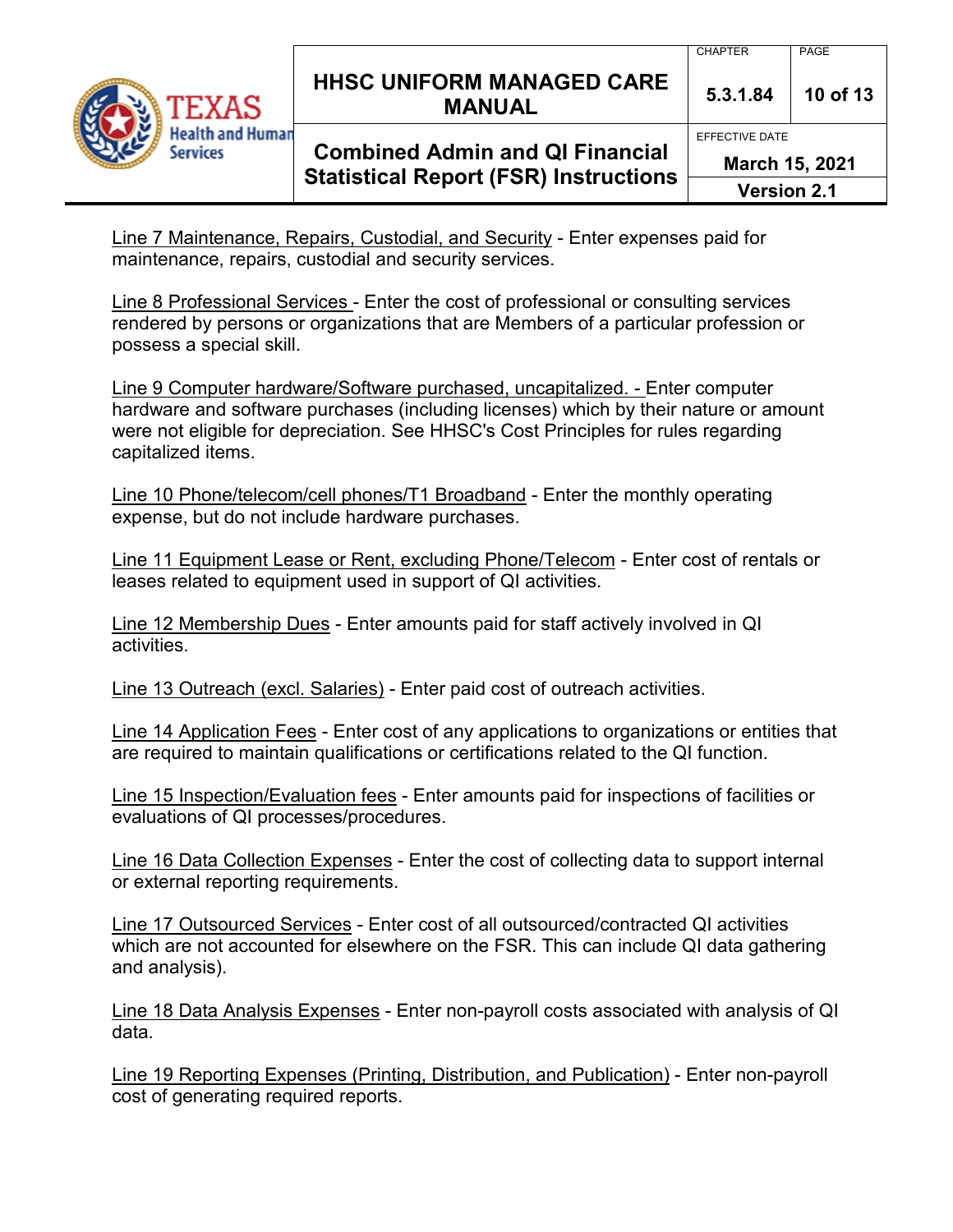

### **HHSC UNIFORM MANAGED CARE MANUAL 5.3.1.84 <sup>11</sup> of 13**

## **Combined Admin and QI Financial Statistical Report (FSR) Instructions**

CHAPTER PAGE

EFFECTIVE DATE

**March 15, 2021**

**Version 2.1**

Line 20 Quality Assurance Reviews - Amounts paid to external entities for validating MCO Quality Programs

Line 21 Travel Expenses - Enter the direct cost for transportation, lodging, subsistence, etc. incurred by employees traveling on official business specifically related to QI activities.

Line 22 Depreciation and Amortization - Enter applicable depreciation and amortization for the period for assets utilized in the support of QI activities.

Lines 23-26 Other Expenses - Enter allowable expenses not specified above. For each expense include appropriate description in Column B.

Line 27 Total Quality Improvement Expenses - Calculated as sum of Lines 1 through 26.

### **QI - Part 2: Quality Improvement Expenses - Distribution by Type of Service**

#### Care Coordination/Case Management

Lines 1 through 15 Enter costs associated with any of the qualified functions listed. Lines 14 and 15 can be used to collect costs for Care Coordination/Case Management functions not otherwise listed; enter appropriate description in Column B.

#### Disease Management

Lines 16 through 19 Enter costs associated with any of the qualified functions listed for Disease Management. Lines 18 and 19 can be used to collect costs for Disease Management functions not otherwise listed; enter appropriate description in Column B.

#### Health Information Technology

Lines 20 through 24 Enter costs associated with any of the qualified functions listed for Health Information Technology. Enter appropriate description in Column B.

### Other QI Costs

Lines 25 through 29 Other QI Costs Enter expenses not included above. Enter appropriate description in Column B.

Line 30 Total QI Expenses: Calculated as sum of lines 1 through 29. Must match Part 1, Line 27, "Total Quality Improvement Expenses."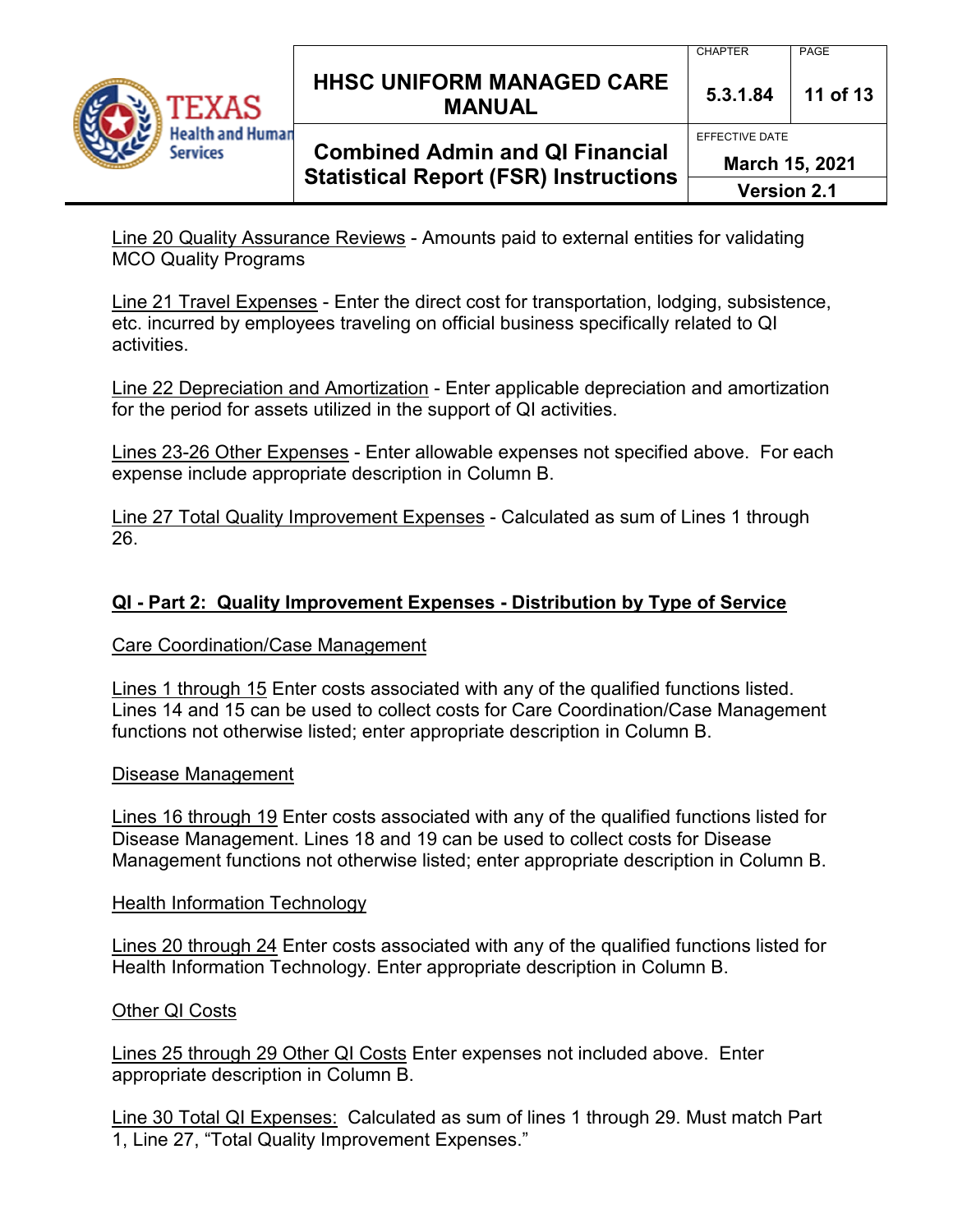

## **HHSC UNIFORM MANAGED CARE MANUAL 5.3.1.84 <sup>12</sup> of 13**

**Combined Admin and QI Financial Statistical Report (FSR) Instructions**

EFFECTIVE DATE

**March 15, 2021**

**Version 2.1**

### **QI - Part 3: Quality Improvement Expenses - Distribution by Program/Member Month**

### Program

Lines 1 through 7 Enter QI Costs by Program. QI costs should be assigned to each Program based on the MCO's assessment of the level of QI resources devoted to those Programs. QI costs within each Program are allocated to plan code by the percentage of revenue method.

Line 8 Total QI Expenses Calculated as sum of lines 1 through 7. Total costs must match to Part 1, Line 27

Member Months

Lines 9 through 15 Member-Months Enter Member-Months for the applicable Programs.

Line 16 Total Member-Months Calculated as sum of lines 9 through 15 above.

Quality Improvement Costs per Member per Month

Lines 17 through 23 Each cell in this matrix is the result of dividing Quality Improvement Costs by Program in the matrix of Lines 1 through 7 by corresponding Member Months by Program in the matrix of Lines 9 through 15.

## **QI - Part 4: Quality Improvement Expenses - Allocation to Programs / SDAs**

Lines 1-7 Gross Revenue per FSR calculated as sum of lines 9 through 40 that correspond to the Program stated in column B.

Line 8 Total Gross Revenue calculated as sum of lines 1 through 7.

Line 9 through 40 Gross Revenues per FSR: Program/Service Delivery Area Referenced from Admin - Part 4, Gross Revenues per FSR by Program / Service Delivery Area, Lines 11 through 42.

Lines 41 through 72 Allocated Quality Improvement Expenses by Revenue Distribution Each cell in this matrix is calculated by multiplying Quality Improvement Costs by Program from QI - Part 3, Lines 1 through 7, by the fraction of QI - Part 4 "Gross